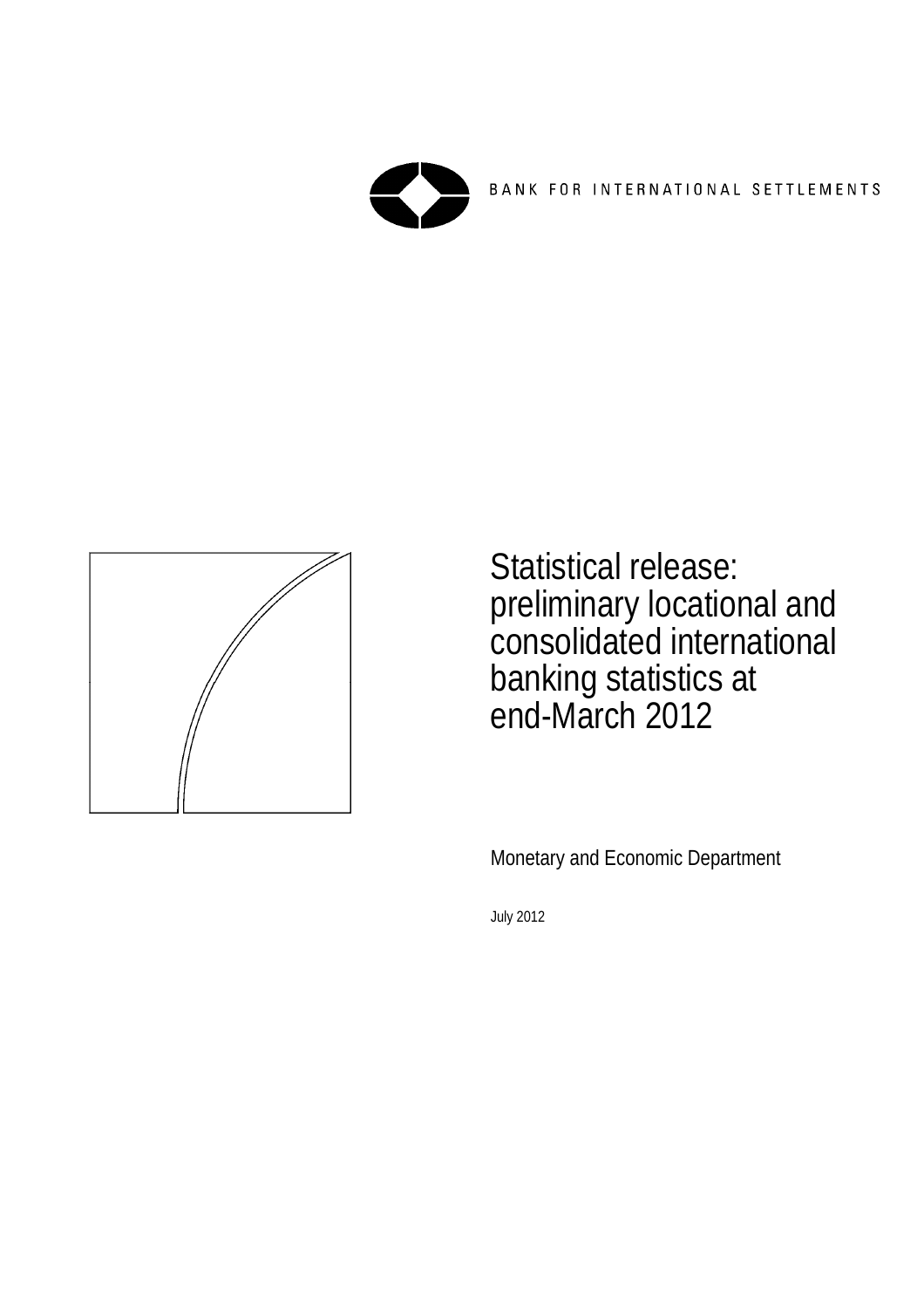| Queries concerning this release should be addressed to the authors listed below: |                    |                            |  |  |  |  |  |  |
|----------------------------------------------------------------------------------|--------------------|----------------------------|--|--|--|--|--|--|
| Commentary:                                                                      | Karsten von Kleist | karsten.von-kleist@bis.org |  |  |  |  |  |  |
| Locational banking statistics:                                                   | Carlos Mallo       | ibfs.locational@bis.org    |  |  |  |  |  |  |
| Consolidated banking statistics:                                                 | Stephan Binder     | ibfs.consolidated@bis.org  |  |  |  |  |  |  |

Bank for International Settlements Monetary and Economic Department CH 4002 Basel, Switzerland

Fax: +41 61 280 9100 and +41 61 280 8100

This publication is available on the BIS website only (www.bis.org).

© *Bank for International Settlements 2012. All rights reserved. Limited extracts may be reproduced or translated provided the source is stated.*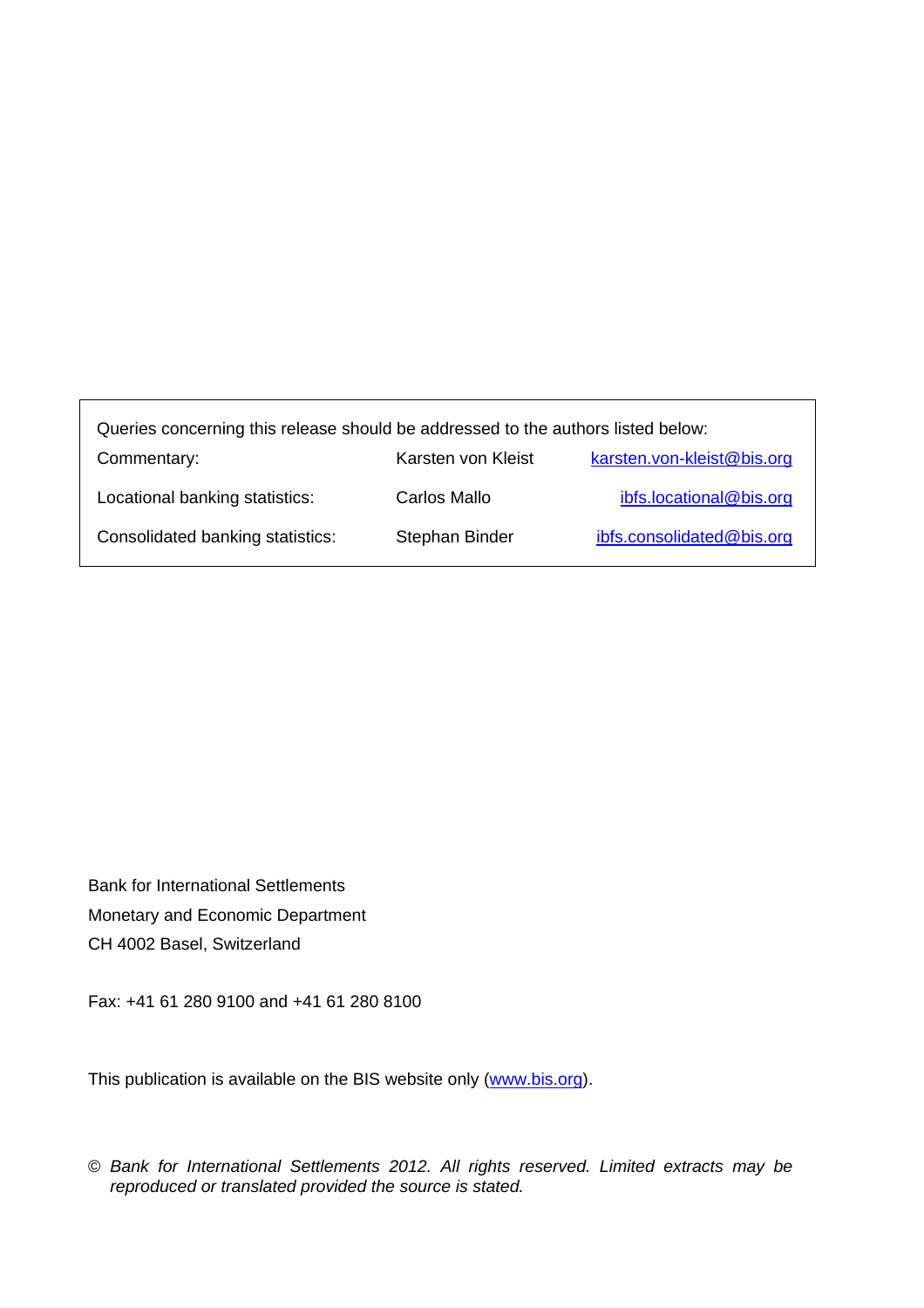# **BIS locational and consolidated international banking statistics**

# **Preliminary data at end-March 2012**

Data at end-March 2012 are preliminary and subject to change. Final data, with a detailed analysis of recent trends, will be released in conjunction with the forthcoming *BIS Quarterly Review*, to be published on 17 September 2012. Data at end-June 2012 will be released no later than 18 October 2012.

A summary of the latest data is presented in Tables 1 and 2, and detailed breakdowns and time series data are available at www.bis.org/statistics/bankstats.htm. Large movements in the latest data are highlighted in the commentary below. Breaks in series and major data revisions are detailed in the Annex.

The locational banking statistics at end-March 2012 include for the first time the positions of banks resident in Indonesia, ie the Indonesian offices of domestically owned and foreignowned banks. The addition of Indonesia brings to 44 the number of countries reporting the locational statistics. Indonesian data are available from end-2010. At end-March 2012, banks in Indonesia reported international claims of \$69 billion (of which cross-border claims were \$13 billion) and international liabilities of \$72 billion (of which cross-border liabilities were \$23 billion).

# **Locational banking statistics**<sup>1</sup>

Cross-border claims of banks in the BIS reporting area were little changed between end-December 2011 and end-March 2012, increasing by only \$59 billion (0.2%) after adjusting for breaks in series and exchange rate movements (Table 1A). Outstanding cross-border claims stood at \$30.7 trillion at end-March 2012.

Credit to non-banks increased by \$112 billion (1.0%) between end-December and end-March 2012. Banks continued to unwind their interbank (including inter-office) claims, albeit at a much slower pace than in the previous quarter: the decline amounted to \$53 billion (–0.3%) in Q1 2012 compared to a fall of \$638 billion (–3.1%) in Q4 2011.

- *Currency*: US dollar-denominated cross-border claims fell by \$171 billion. Eurodenominated claims increased by \$174 billion, driven by an increase in the crossborder interbank positions of banks resident in the United Kingdom. Eurodenominated claims on non-banks were almost unchanged.
- *Claims on developed economies:* Cross-border claims on residents of developed economies dropped by \$12 billion. The drop was driven by claims on banks, which fell by \$18 billion in the first quarter following a \$513 billion decline in interbank positions in the last quarter of 2011. The largest reductions were recorded against

<sup>1</sup> The locational banking statistics are structured by the residency of banking offices. Domestically owned and foreign-owned banking offices in the reporting country record their positions on an unconsolidated basis, including those vis-à-vis their own offices in other countries. Quarterly changes are adjusted for the effect of exchange rate movements and breaks in series.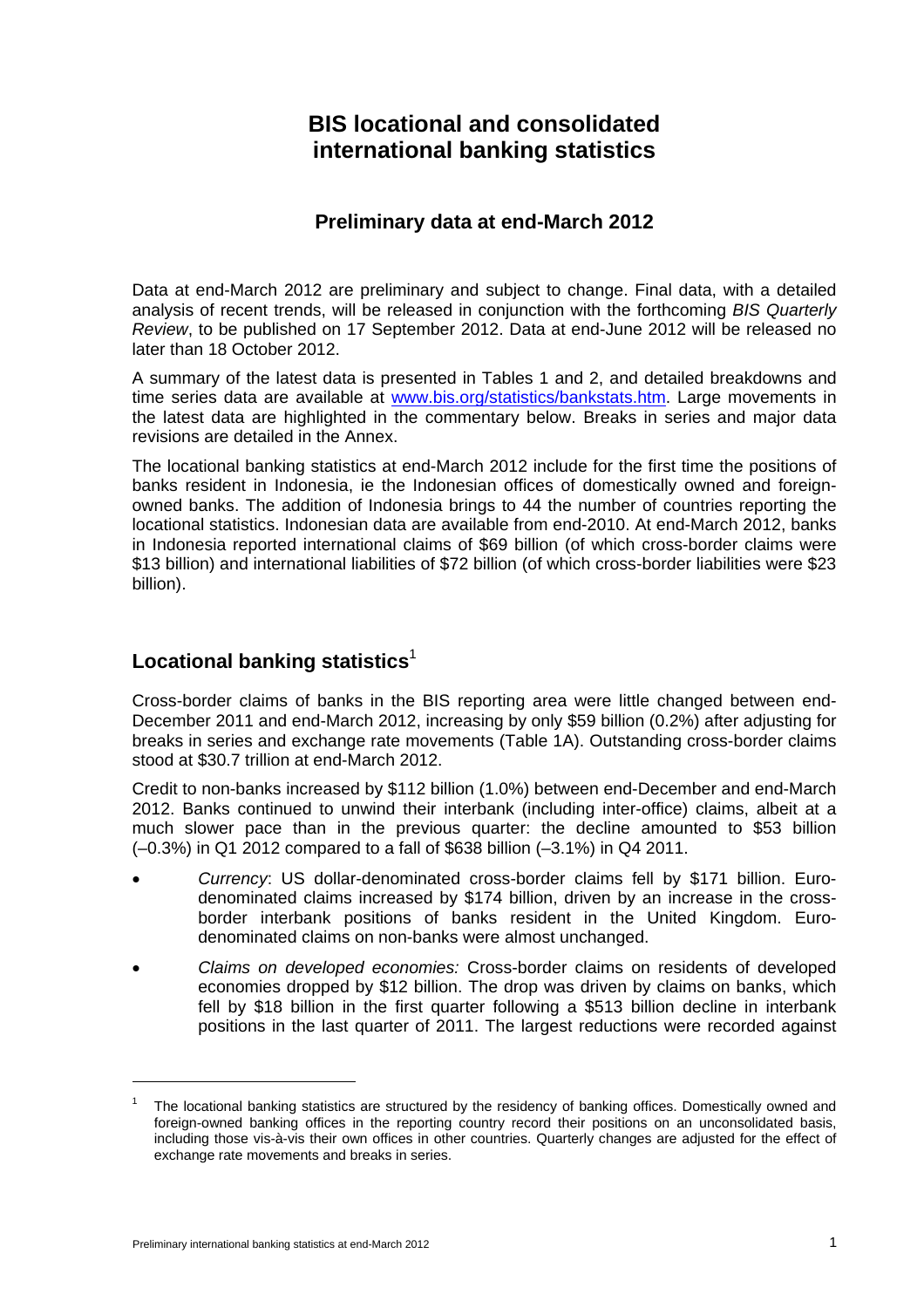banks in the United States, France and Switzerland. These were largely offset by increased claims on banks in Germany and Japan. Cross-border claims on nonbanks in developed economies increased marginally (+\$6 billion). Claims increased mainly against non-banks in Luxembourg (\$39 billion) and France (\$30 billion). In contrast, claims on non-banks decreased in Germany (–\$32 billion), Greece (–\$24 billion) and Ireland (–\$20 billion). Cross-border claims on residents of Greece totalled \$101 billion at end-March 2012, compared to their peak of \$251 billion at end-September 2009.

- *Claims on emerging markets:* Cross-border claims on emerging markets increased by \$84 billion, after a \$77 billion decline in the previous quarter. Credit to borrowers in Asia, mainly residents of China (\$54 billion), accounted for most of the increase.
- *Holdings of securities:* Banks' holdings of securities issued by non-residents increased by \$135 billion, after a cumulative \$617 billion decline over the previous five quarters. Holdings of non-bank securities accounted for most of the increase (\$117 billion), issued mainly by residents of the United States (\$55 billion), the Netherlands (\$16 billion), France (\$23 billion) and Luxembourg (\$22 billion). Holdings of debt securities issued by non-banks in Greece, including government bonds, dropped by \$22 billion. Banks also increased their holdings of securities issued by non-bank residents of emerging economies (\$10 billion), mainly in Brazil and Mexico.
- *Nationality of banks*: The locational statistics by nationality of the parent bank indicate that the increase in *international* claims, which sum cross-border claims and banks' foreign currency claims on residents (Table 1B), was driven by British (\$193 billion) and Japanese banks (\$63 billion). By contrast, international claims reported for the US and euro area banking systems fell (–\$198 billion and –\$103 billion respectively).
- *Cross-border funding:* Cross-border liabilities to other banks and own offices increased by \$57 billion and those to non-banks by \$117 billion (Table 1A). While banks in developed countries and offshore centres tended to draw down their deposits, banks in Asia (especially China, India and Indonesia) and Africa and the Middle East (mainly Saudi Arabia and Nigeria) continued to place funds with banks in the BIS reporting area.

# **Consolidated bank claims on an immediate borrower basis**<sup>2</sup>

The consolidated international claims of banks in the BIS reporting area totalled \$19.8 trillion at end-March 2012, representing an increase during Q1 2012 of \$748 billion including the impact of exchange rate movements (Table 2A). Quarterly changes for international claims in the consolidated banking statistics are not adjusted for exchange rate movements because a currency breakdown is not reported. Exchange rate movements exaggerated the quarterly increase in reported stocks during the first quarter. In particular, the appreciation of the euro,

 $\overline{a}$ 

<sup>2</sup> The consolidated banking statistics are structured by the nationality of reporting banks and are reported on a worldwide consolidated basis, ie excluding inter-office positions. Local claims refer to claims on local residents of host countries. International claims refer to cross-border claims plus local claims in foreign currencies. Foreign claims refer to cross-border claims plus local claims in all currencies. Quarterly changes shown in Tables 2A and 2B are adjusted for the effect of breaks in series but not for exchange rate movements.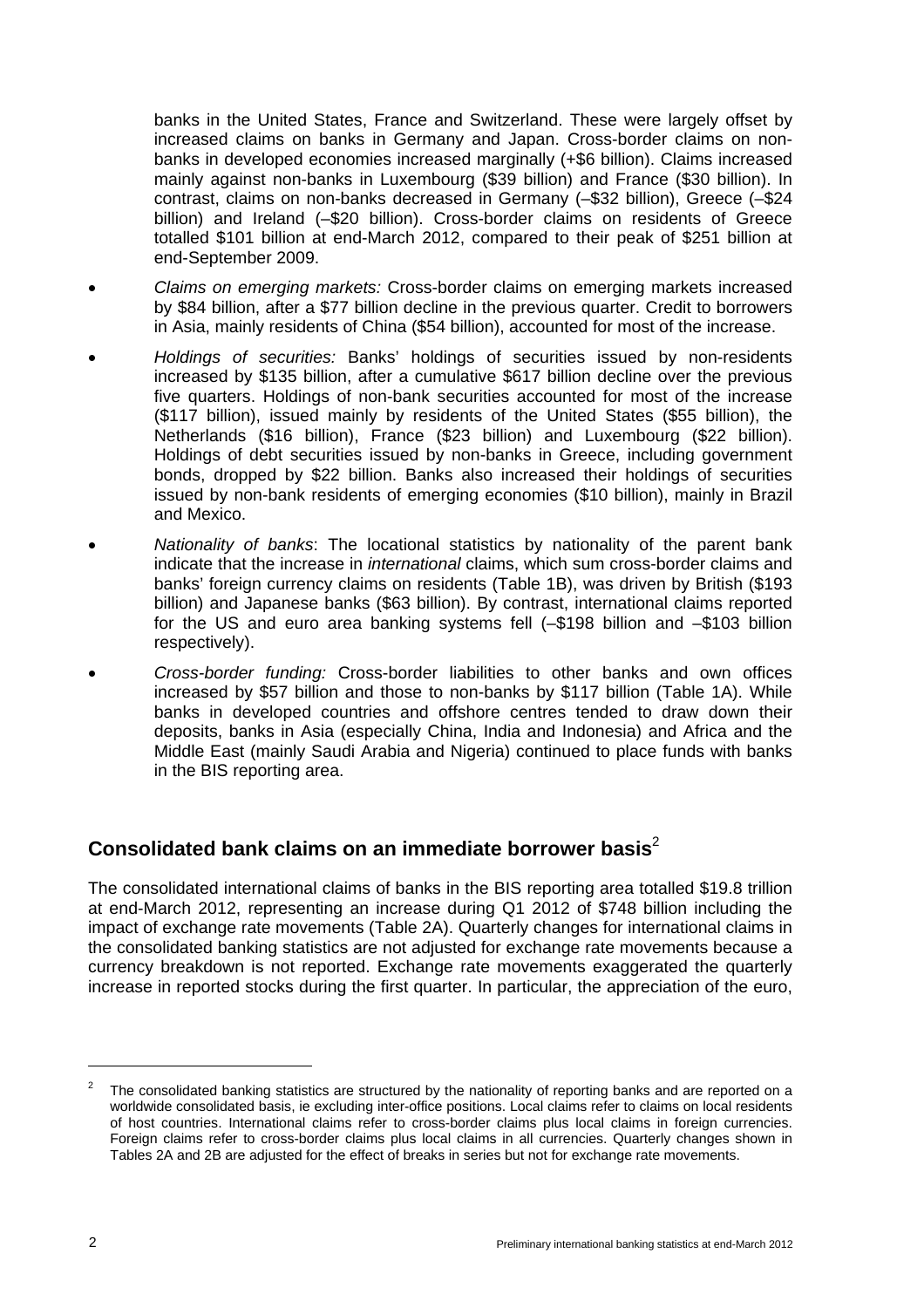pound sterling and Swiss franc against the US dollar between end-December and end-March 2012 contributed to an increase in the US dollar value of outstanding non-dollar claims.

- *Sectoral structure*: The share of international claims on the public sector of euro area countries as a whole rose by 1 percentage point to 18%. The exception was Greece, where the share on the public sector declined by 11 percentage points to 44%, reflecting sales and write-downs of public sector debt during the quarter. The share of interbank business in worldwide international claims was unchanged at 40%.
- *Maturity structure:* The share of short-term claims was unchanged at 51% of outstanding international claims at end-March 2012, but there were differences across borrowing regions. Short-term claims on a number of oil-producing countries in the Middle East and Africa increased noticeably. Short-term claims on Cyprus, which had represented about 60% of international claims on that country in the latter half of 2011, fell to 48% at end-March 2012.
- *Local office positions in local currency:* Local currency claims of banks' foreign offices were up 2% after adjusting for currency movements. The largest increases were reported vis-à-vis Germany, Japan and the United Kingdom. Banks' local funding in local currency increased by almost 4%, driven by positions in the United States, Japan and Spain.

# **Consolidated claims and other exposures on an ultimate risk basis**<sup>2</sup>

On an ultimate risk basis, which takes account of net risk transfers across borrowing countries and sectors, other potential exposures stood at \$16.6 trillion at end-March 2012 (Table 2B). While in unadjusted terms they were largely unchanged compared to end-2011, exchange rate movements masked a decline.

The share of guarantees extended (including credit default swaps sold), which account for 55% of other potential exposures, was unchanged, compared with the positions at end-2011 overall. The share of derivatives contracts (24% of the total) was down by 1 percentage point. As a counterpart to these moves, the share of credit commitments (which account for 21% of other potential exposures) was up by 1 percentage point overall.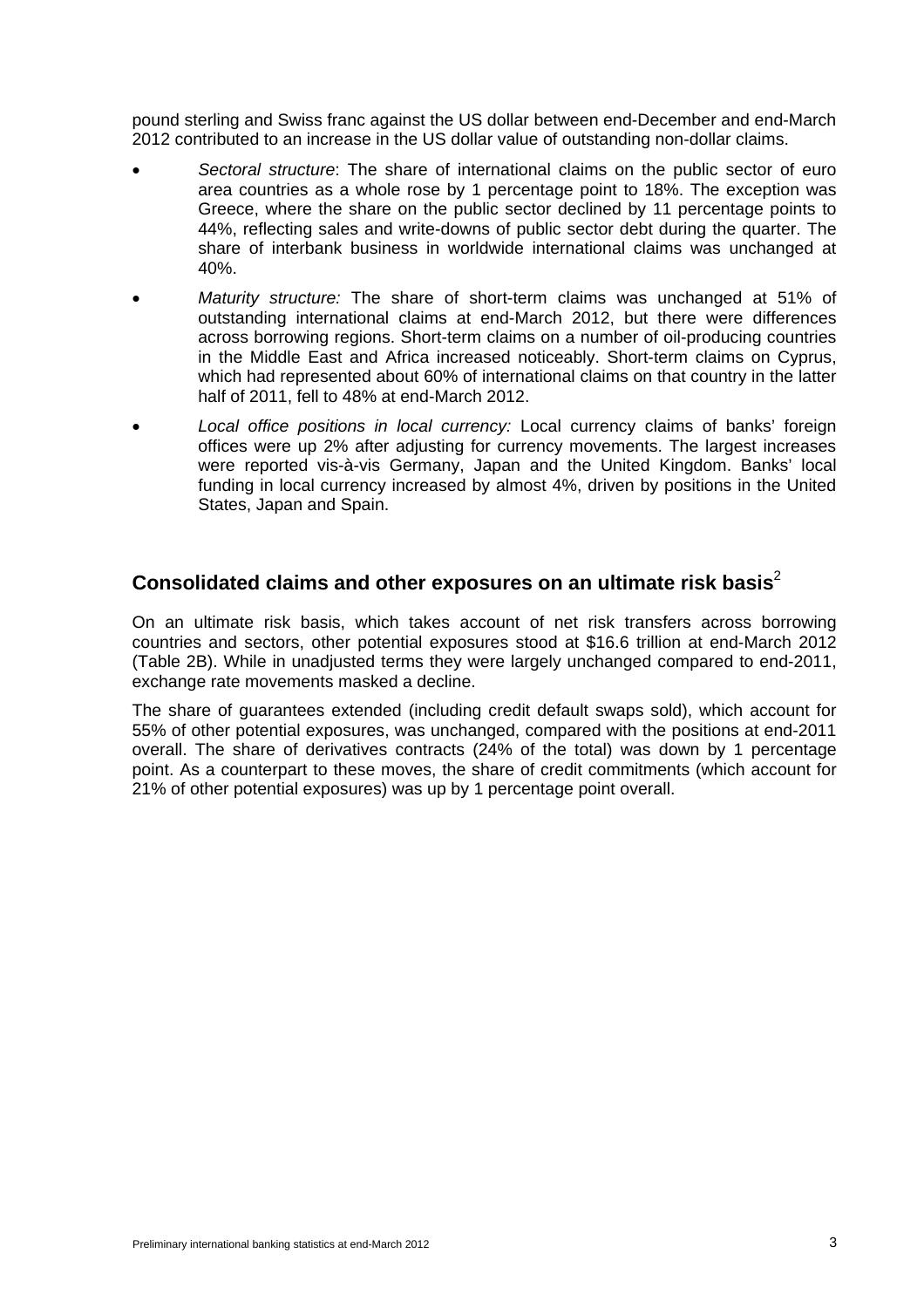# **Table 1A: International positions of banks by residence of counterparty, March 2012**<sup>1</sup>

|                                           | Vis-à-vis              | Vis-à-vis           |              |                                                                          | Vis-à-vis emerging markets |               |                         | All       |
|-------------------------------------------|------------------------|---------------------|--------------|--------------------------------------------------------------------------|----------------------------|---------------|-------------------------|-----------|
|                                           | developed<br>countries | offshore<br>centres | <b>Total</b> | Africa                                                                   | Asia                       | <b>Europe</b> | Latin<br>America        | countries |
|                                           |                        |                     |              | <b>Amounts outstanding</b>                                               |                            |               |                         |           |
| <b>Total claims</b>                       | 25,711                 | 4,546               | 3,822        | 503                                                                      | 1,734                      | 858           | 726                     | 34,752    |
| <b>Total cross-border claims</b>          | 22,920                 | 3,963               | 3,168        | 495                                                                      | 1,328                      | 728           | 616                     | 30,725    |
| Loans                                     | 16,367                 | 3,281               | 2,502        | 456                                                                      | 1,052                      | 556           | 439                     | 22,485    |
| Securities                                | 4,623                  | 547                 | 359          | 17                                                                       | 144                        | 72            | 127                     | 5,658     |
| Claims on banks                           | 14,797                 | 2,465               | 1,682        | 207                                                                      | 843                        | 389           | 243                     | 19,503    |
| Claims on non-banks                       | 8,122                  | 1,498               | 1,485        | 289                                                                      | 485                        | 339           | 373                     | 11,222    |
| US dollar                                 | 8,756                  | 2,539               | 1,312        | 295                                                                      | 401                        | 194           | 422                     | 12,693    |
| Euro                                      | 9,903                  | 304                 | 456          | 85                                                                       | 51                         | 296           | 24                      | 10,819    |
| Foreign currency claims on residents      | 2,791                  | 583                 | 654          | 8                                                                        | 407                        | 130           | 110                     | 4,028     |
|                                           |                        |                     |              | Estimated exchange rate-adjusted changes during the quarter <sup>2</sup> |                            |               |                         |           |
| <b>Total claims</b>                       | $-13$                  | 18                  | 134          | 12                                                                       | 102                        | -3            | 22                      | 143       |
| Total cross-border claims                 | $-12$                  | $-17$               | 84           | 11                                                                       | 67                         | -9            | 14                      | 59        |
| Loans                                     | $-102$                 | $-31$               | 54           | 11                                                                       | 52                         | -8            | $\Omega$                | $-99$     |
| Securities                                | 95                     | 9                   | 12           | $\mathbf{1}$                                                             | $\overline{2}$             | -3            | 12                      | 135       |
| Claims on banks                           | $-18$                  | $-76$               | 40           | 9                                                                        | 39                         | $-5$          | $-4$                    | $-53$     |
| Claims on non-banks                       | 6                      | 59                  | 44           | $\overline{2}$                                                           | 28                         | $-4$          | 18                      | 112       |
| US dollar                                 | $-152$                 | $-42$               | 23           | 11                                                                       | 10                         | -8            | 10                      | $-171$    |
| Euro                                      | 174                    | -8                  | $-4$         | $-1$                                                                     | $\mathbf 0$                | $-4$          | 1                       | 174       |
| Foreign currency claims on residents      | 0                      | 35                  | 50           | 1                                                                        | 35                         | 6             | 8                       | 85        |
|                                           |                        |                     |              | <b>Amounts outstanding</b>                                               |                            |               |                         |           |
| <b>Total liabilities</b>                  | 22,298                 | 5,218               | 3,187        | 858                                                                      | 1,365                      | 423           | 541                     | 34,020    |
| <b>Total cross-border liabilities</b>     | 19,195                 | 4,339               | 2,518        | 849                                                                      | 902                        | 310           | 458                     | 29,370    |
| Deposits                                  | 16,632                 | 4,201               | 2,428        | 834                                                                      | 867                        | 305           | 422                     | 23,734    |
| Securities                                | 1,370                  | 88                  | 27           | 8                                                                        | 11                         | $\mathbf 0$   | $\overline{7}$          | 4,111     |
| Liabilities to banks                      | 14,206                 | 2,992               | 1,563        | 523                                                                      | 617                        | 218           | 205                     | 21,515    |
| Liabilities to non-banks                  | 4,989                  | 1,347               | 956          | 326                                                                      | 285                        | 91            | 253                     | 7,855     |
| US dollar                                 | 7,649                  | 2,812               | 1,385        | 561                                                                      | 365                        | 119           | 340                     | 12,787    |
| Euro                                      | 7,933                  | 442                 | 386          | 138                                                                      | 86                         | 117           | 45                      | 9,574     |
| Foreign currency liabilities to residents | 3,103                  | 878                 | 669          | 9                                                                        | 464                        | 113           | 83                      | 4,650     |
|                                           |                        |                     |              | Estimated exchange rate-adjusted changes during the quarter <sup>2</sup> |                            |               |                         |           |
| <b>Total liabilities</b>                  | $-54$                  | $-54$               | 209          | 53                                                                       | 128                        | 15            | 13                      | 192       |
| <b>Total cross-border liabilities</b>     | $-7$                   | -68                 | 157          | 54                                                                       | 90                         | 10            | $\overline{\mathbf{2}}$ | 174       |
| Deposits                                  | 15                     | -63                 | 157          | 53                                                                       | 88                         | 11            | 5                       | 106       |
| Securities                                | 12                     | $\mathbf 0$         | $-2$         | $\mathbf 0$                                                              | $\mathbf{1}$               | $\mathbf 0$   | -3                      | 95        |
| Liabilities to banks                      | $-18$                  | $-124$              | 110          | 21                                                                       | 90                         | 5             | -6                      | 57        |
| Liabilities to non-banks                  | 11                     | 56                  | 46           | 33                                                                       | $\mathbf 0$                | 5             | 8                       | 117       |
| US dollar                                 | $-164$                 | $-107$              | 81           | 41                                                                       | 40                         | 2             | $-2$                    | $-153$    |
| Euro                                      | 187                    | $-10$               | 35           | 5                                                                        | 24                         | 8             | $-2$                    | 234       |
| Foreign currency liabilities to residents | $-47$                  | 13                  | 52           | -1                                                                       | 37                         | 4             | 11                      | 18        |

## Cross-border positions

Exchange rate-adjusted changes in stocks







Detailed breakdowns and time series data are available at http://www.bis.org/statistics/bankstats.htm (Tables1-7B). <sup>2</sup> Taking into account exchange rate effects on outstanding balances in non-dollar currencies.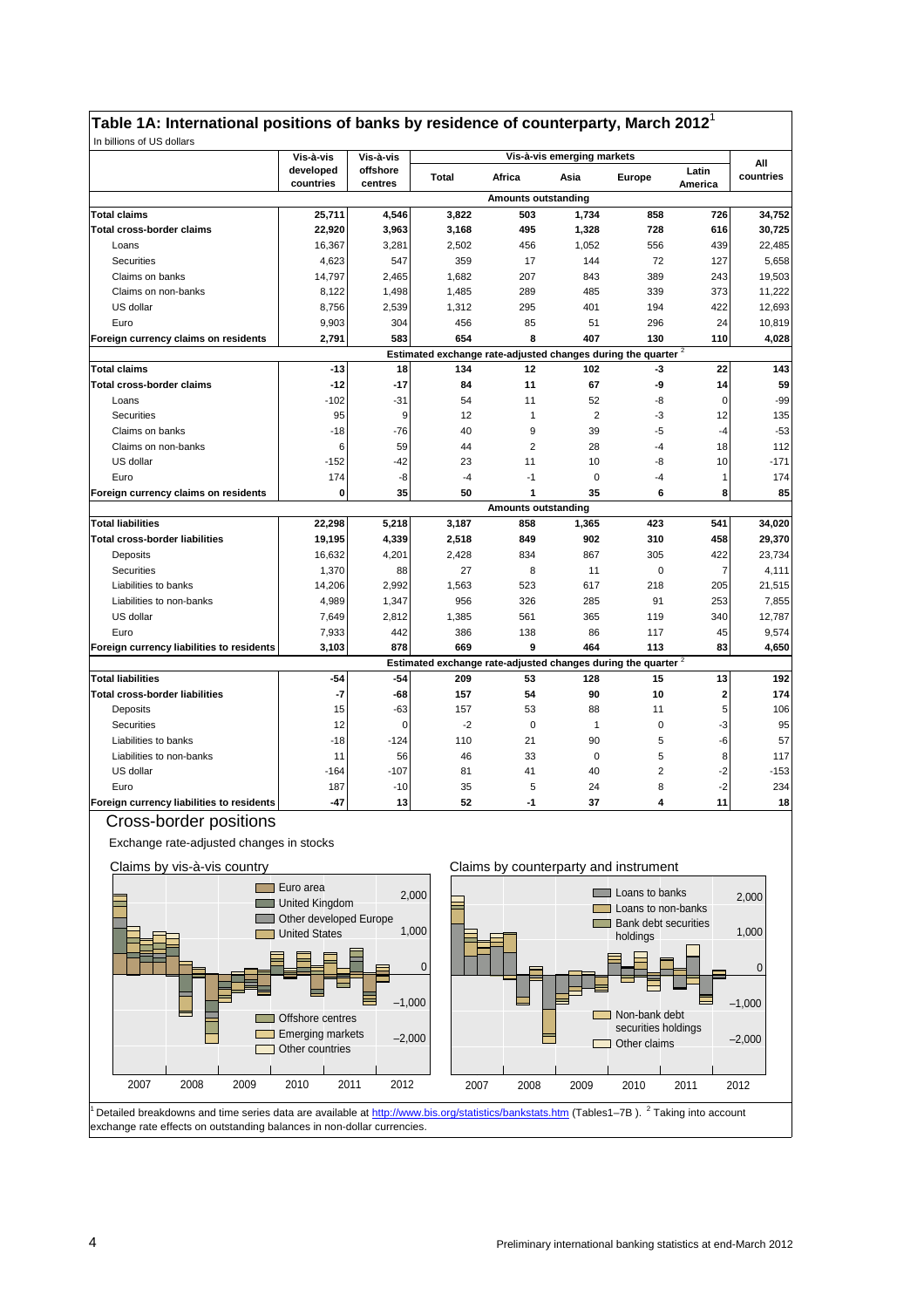| Table 1B: International positions of banks by nationality of head office, March 2012 |  |  |  |  |
|--------------------------------------------------------------------------------------|--|--|--|--|
|                                                                                      |  |  |  |  |

|                                   |                                                                          |                            |              |                                                                          |       | <b>Nationality of banks</b> |                   |              |                         |                     |                  |
|-----------------------------------|--------------------------------------------------------------------------|----------------------------|--------------|--------------------------------------------------------------------------|-------|-----------------------------|-------------------|--------------|-------------------------|---------------------|------------------|
|                                   | France                                                                   | Germany                    | Italy        | Nether-<br>lands                                                         | Spain | Switzer-<br>land            | United<br>Kingdom | Japan        | United<br><b>States</b> | Emerging<br>markets | All<br>countries |
|                                   |                                                                          | <b>Amounts outstanding</b> |              |                                                                          |       |                             |                   |              |                         |                     |                  |
| <b>Total claims</b>               | 3,691                                                                    | 4,010                      | 895          | 1,566                                                                    | 770   | 2,466                       | 4,873             | 4,042        | 4,349                   | 1,414               | 34,725           |
| on banks                          | 2,550                                                                    | 2,234                      | 503          | 1,004                                                                    | 429   | 1,630                       | 2,966             | 1,642        | 2,954                   | 753                 | 20,824           |
| on related foreign offices        | 1,047                                                                    | 1,235                      | 254          | 458                                                                      | 252   | 855                         | 1,592             | 823          | 1,718                   | 229                 | 10,663           |
| on other banks                    | 1,486                                                                    | 991                        | 248          | 544                                                                      | 174   | 773                         | 1,295             | 819          | 1,233                   | 485                 | 9,919            |
| on official monetary institutions | 18                                                                       | 7                          | $\mathbf 0$  | 1                                                                        | 3     | $\overline{2}$              | 79                | $\mathbf{1}$ | 3                       | 39                  | 243              |
| on non-banks                      | 1,141                                                                    | 1,777                      | 392          | 563                                                                      | 341   | 837                         | 1,907             | 2,400        | 1,395                   | 661                 | 13,901           |
| US dollar                         | 1,130                                                                    | 1,225                      | 122          | 368                                                                      | 252   | 1,261                       | 1,971             | 2,221        | 2,933                   | 960                 | 14,376           |
| Euro                              | 1,944                                                                    | 2,149                      | 696          | 865                                                                      | 348   | 583                         | 1,784             | 467          | 608                     | 127                 | 11,508           |
| Other currencies                  | 617                                                                      | 636                        | 77           | 333                                                                      | 170   | 623                         | 1,118             | 1,353        | 808                     | 326                 | 8,841            |
|                                   | Estimated exchange rate-adjusted changes during the quarter <sup>2</sup> |                            |              |                                                                          |       |                             |                   |              |                         |                     |                  |
| Total claims                      | $-67$                                                                    | $-24$                      | $-28$        | 57                                                                       | 22    | -31                         | 193               | 63           | $-198$                  | 77                  | 146              |
| on banks                          | $-84$                                                                    | 3                          | $-25$        | 57                                                                       | 19    | 35                          | 143               | $-48$        | $-234$                  | 54                  | -8               |
| on related foreign offices        | $-74$                                                                    | $-25$                      | $-5$         | 31                                                                       | $-3$  | 32                          | 51                | -9           | $-173$                  | 11                  | $-140$           |
| on other banks                    | $-17$                                                                    | 28                         | $-20$        | 30                                                                       | 23    | $\overline{2}$              | 67                | $-39$        | $-61$                   | 42                  | 71               |
| on official monetary institutions | 6                                                                        | $\mathbf 0$                | $\mathbf 0$  | $-4$                                                                     | $-1$  | $\mathbf{1}$                | 26                | $\mathbf 0$  | $\mathbf 0$             | 1                   | 62               |
| on non-banks                      | 18                                                                       | -27                        | -3           | 0                                                                        | 3     | -66                         | 49                | 111          | 36                      | 23                  | 154              |
| US dollar                         | $-34$                                                                    | $-27$                      | $-6$         | $-17$                                                                    | $-10$ | $-36$                       | $-7$              | 64           | $-153$                  | 54                  | $-141$           |
| Euro                              | $-19$                                                                    | 61                         | $-22$        | 39                                                                       | 36    | $\mathbf{1}$                | 154               | 24           | -9                      | 5                   | 244              |
| Other currencies                  | $-14$                                                                    | $-58$                      | $-1$         | 35                                                                       | $-4$  | $\overline{4}$              | 46                | $-25$        | $-36$                   | 18                  | 42               |
|                                   |                                                                          |                            |              |                                                                          |       | Amounts outstanding         |                   |              |                         |                     |                  |
| <b>Total liabilities</b>          | 3,484                                                                    | 3,349                      | 825          | 1,705                                                                    | 916   | 2,689                       | 4,886             | 2,361        | 5,012                   | 1,495               | 34,003           |
| to banks                          | 2,357                                                                    | 1,925                      | 544          | 1,225                                                                    | 455   | 1,496                       | 2,561             | 1,386        | 2,910                   | 839                 | 19,814           |
| to related foreign offices        | 965                                                                      | 1,177                      | 209          | 392                                                                      | 190   | 896                         | 1,456             | 653          | 1,535                   | 197                 | 9,580            |
| to other banks                    | 1,298                                                                    | 619                        | 314          | 798                                                                      | 232   | 580                         | 987               | 681          | 1,201                   | 619                 | 9,366            |
| to official monetary institutions | 94                                                                       | 129                        | 21           | 35                                                                       | 33    | 20                          | 118               | 52           | 174                     | 23                  | 867              |
| to non-banks                      | 1,127                                                                    | 1,424                      | 281          | 481                                                                      | 461   | 1,193                       | 2,325             | 975          | 2,102                   | 656                 | 14,190           |
| US dollar                         | 1,143                                                                    | 1,287                      | 104          | 536                                                                      | 277   | 1,297                       | 1,649             | 1,434        | 3,711                   | 962                 | 15,040           |
| Euro                              | 1,707                                                                    | 1,320                      | 649          | 718                                                                      | 498   | 693                         | 1,755             | 271          | 554                     | 137                 | 10,519           |
| Other currencies                  | 635                                                                      | 742                        | 72           | 452                                                                      | 141   | 699                         | 1,482             | 657          | 748                     | 396                 | 8,443            |
|                                   |                                                                          |                            |              | Estimated exchange rate-adjusted changes during the quarter <sup>2</sup> |       |                             |                   |              |                         |                     |                  |
| <b>Total liabilities</b>          | $-62$                                                                    | 27                         | $-23$        | 58                                                                       | $-21$ | $-13$                       | 153               | $-16$        | $-137$                  | 78                  | 194              |
| to banks                          | $-94$                                                                    | 15                         | $-28$        | 59                                                                       | 2     | $-27$                       | 130               | $-50$        | $-180$                  | 52                  | $\overline{c}$   |
| to related foreign offices        | $-42$                                                                    | $-25$                      | -6           | 42                                                                       | 4     | $-35$                       | 104               | $-34$        | $-143$                  | 14                  | $-58$            |
| to other banks                    | $-68$                                                                    | 8                          | $-23$        | 25                                                                       | 0     | 3                           | 25                | $-17$        | $-39$                   | 39                  | 15               |
| to official monetary institutions | 16                                                                       | 32                         | $\mathbf{1}$ | $-7$                                                                     | $-2$  | $\overline{4}$              | $\mathbf{1}$      | $\mathbf{1}$ | $\overline{c}$          | $-1$                | 46               |
| to non-banks                      | 32                                                                       | 12                         | 5            | $-2$                                                                     | $-23$ | 15                          | 23                | 34           | 44                      | 26                  | 192              |
| US dollar                         | $-10$                                                                    | $-51$                      | $-7$         | 17                                                                       | $-5$  | $-20$                       | $-24$             | $-14$        | $-130$                  | 52                  | $-131$           |
| Euro                              | $-32$                                                                    | 78                         | $-19$        | 14                                                                       | $-15$ | 15                          | 161               | 31           | -1                      | 4                   | 306              |
| Other currencies                  | $-20$                                                                    | $\Omega$                   | 3            | 26                                                                       | $-1$  | $-8$                        | 16                | $-34$        | -6                      | 22                  | 19               |

# International positions of BIS reporting banks Exchange rate-adjusted changes in stocks



<sup>1</sup> Detailed breakdowns and time series data are available at http://www.bis.org/statistics/bankstats.htm (Tables 8A–8B). <sup>2</sup> Taking into account exchange rate effects on outstanding balances in non-dollar currencies.

٦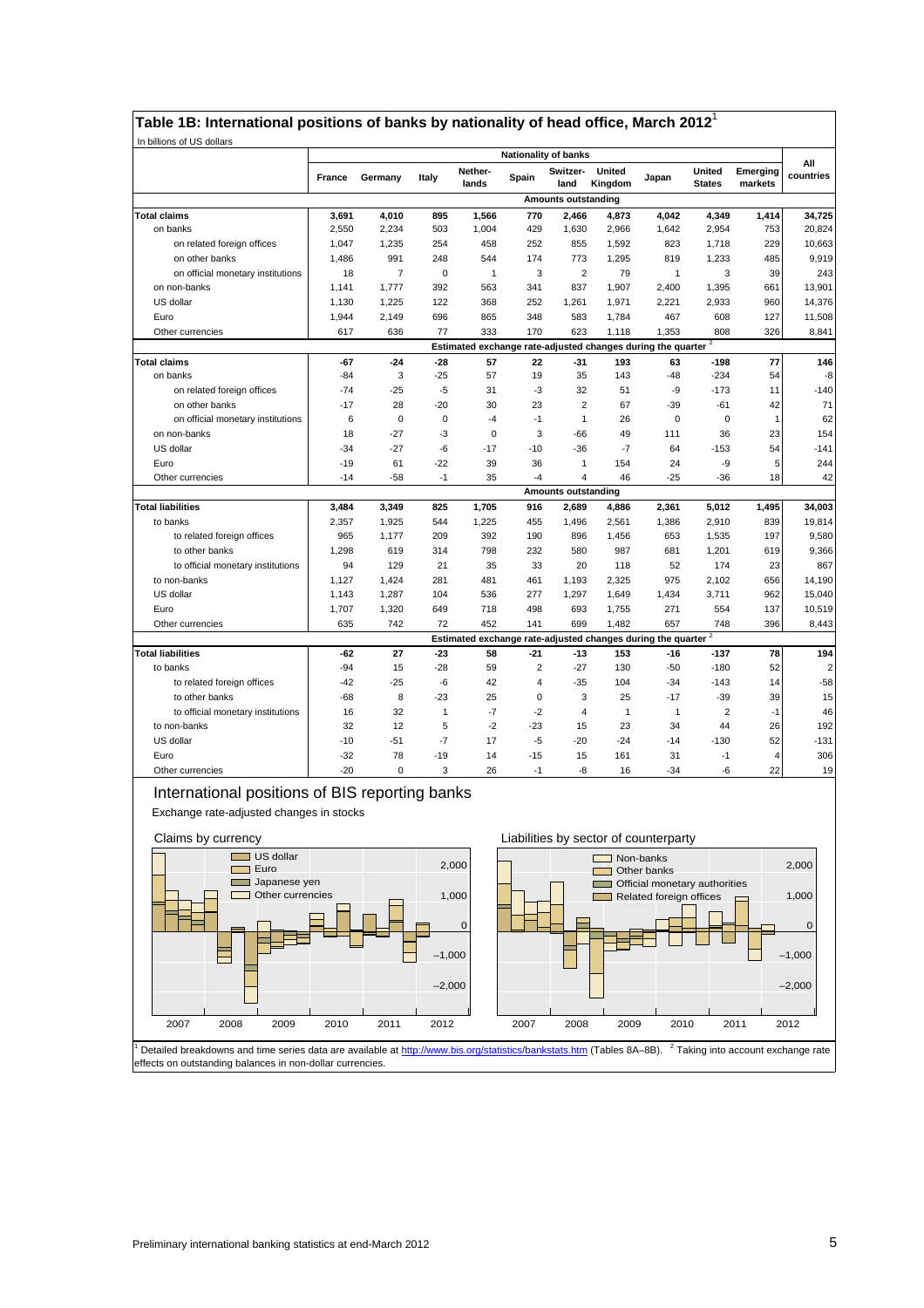| Table 2A: Consolidated claims, immediate borrower basis, March 2012 $^{\circ}$ |  |  |  |  |  |  |
|--------------------------------------------------------------------------------|--|--|--|--|--|--|
|--------------------------------------------------------------------------------|--|--|--|--|--|--|

| Amounts outstanding, in billions of US dollars |                |                         |                               |       |                                                    |                                      |        |       |        |                  |           |
|------------------------------------------------|----------------|-------------------------|-------------------------------|-------|----------------------------------------------------|--------------------------------------|--------|-------|--------|------------------|-----------|
|                                                |                |                         | Vis-à-vis developed countries |       | Vis-à-vis                                          | Vis-à-vis emerging markets           |        |       |        |                  | All       |
|                                                | <b>Total</b>   | United<br><b>States</b> | Euro area                     | Japan | offshore<br>centres                                | Total                                | Africa | Asia  | Europe | Latin<br>America | countries |
| <b>Foreign claims</b>                          | 23,269         | 6,100                   | 9,337                         | 1,189 | 2,584                                              | 5,507                                | 672    | 2,085 | 1,418  | 1,333            | 31,528    |
| <b>International claims</b>                    | 14,433         | 2,853                   | 6,513                         | 767   | 2,042                                              | 3,185                                | 443    | 1,373 | 812    | 556              | 19,828    |
| Up to and including one year                   | 7,368          | 962                     | 3,212                         | 640   | 1,037                                              | 1,676                                | 211    | 894   | 307    | 265              | 10,117    |
| Over one year                                  | 4,732          | 1,204                   | 2,274                         | 64    | 617                                                | 1,226                                | 214    | 341   | 445    | 226              | 6,630     |
| Unallocated by maturity                        | 2.332          | 687                     | 1.028                         | 63    | 389                                                | 283                                  | 19     | 139   | 60     | 65               | 3,080     |
| Local currency claims                          | 8,836          | 3,247                   | 2,824                         | 422   | 542                                                | 2,322                                | 229    | 711   | 605    | 777              | 11,701    |
| <b>Local currency liabilities</b>              | 6,340          | 2,566                   | 1,982                         | 229   | 472                                                | 1,776                                | 197    | 482   | 497    | 600              | 8,590     |
|                                                |                |                         |                               |       | Unadjusted changes during the quarter <sup>2</sup> |                                      |        |       |        |                  |           |
| Foreign claims                                 | 880            | 74                      | 502                           | 73    | 82                                                 | 250                                  | 23     | 104   | 72     | 51               | 1,237     |
| International claims                           | 533            | 83                      | 293                           | 46    | 72                                                 | 118                                  | 11     | 79    | 22     | 7                | 748       |
| Local currency claims                          | 347            | -9                      | 208                           | 27    | 10                                                 | 132                                  | 12     | 26    | 50     | 44               | 489       |
| Local currency liabilities                     | 373            | 117                     | 162                           | 18    | 16                                                 | 86                                   | 3      | 16    | 30     | 37               | 475       |
| Nationality of reporting banks:                | Foreign claims |                         |                               |       |                                                    |                                      |        |       |        |                  |           |
| Domestically owned banks (total)               | 19,284         | 5,552                   | 7.528                         | 827   | 2.482                                              | 4,997                                | 618    | 1,771 | 1,360  | 1,247            | 26,924    |
| Euro area                                      | 8,035          | 1,532                   | 4,118                         | 215   | 430                                                | 2,208                                | 237    | 289   | 1,085  | 597              | 10,737    |
| Switzerland                                    | 1,475          | 756                     | 356                           | 90    | 185                                                | 164                                  | 26     | 71    | 20     | 46               | 1,834     |
| United Kingdom                                 | 2,727          | 1,139                   | 1,177                         | 132   | 578                                                | 941                                  | 229    | 484   | 66     | 162              | 4,289     |
| Japan                                          | 2,086          | 1,145                   | 487                           |       | 577                                                | 343                                  | 33     | 230   | 26     | 54               | 3,006     |
| <b>United States</b>                           | 2,027          |                         | 731                           | 328   | 413                                                | 741                                  | 61     | 345   | 76     | 258              | 3,206     |
| Other countries <sup>3</sup>                   | 2,933          | 980                     | 659                           | 62    | 300                                                | 600                                  | 32     | 353   | 86     | 130              | 3,853     |
| Other foreign banks                            | 3.984          | 548                     | 1.808                         | 362   | 102                                                | 510                                  | 54     | 313   | 58     | 85               | 4.604     |
|                                                |                |                         |                               |       |                                                    | International claims, all maturities |        |       |        |                  |           |
| Domestically owned banks (total)               | 10,449         | 2,305                   | 4,705                         | 405   | 1,940                                              | 2,675                                | 390    | 1,060 | 754    | 471              | 15,223    |
| Euro area                                      | 4,335          | 630                     | 2,302                         | 108   | 385                                                | 1,072                                | 162    | 205   | 550    | 155              | 5,857     |
| Switzerland                                    | 655            | 128                     | 293                           | 54    | 170                                                | 134                                  | 24     | 59    | 18     | 33               | 966       |
| United Kingdom                                 | 1,300          | 417                     | 659                           | 81    | 255                                                | 420                                  | 96     | 222   | 47     | 56               | 2,019     |
| Japan                                          | 1,689          | 854                     | 448                           |       | 535                                                | 262                                  | 33     | 152   | 25     | 52               | 2,486     |
| <b>United States</b>                           | 1,284          |                         | 613                           | 123   | 362                                                | 396                                  | 44     | 192   | 47     | 114              | 2,068     |
| Other countries <sup>3</sup>                   | 1,185          | 276                     | 389                           | 38    | 234                                                | 391                                  | 31     | 230   | 67     | 63               | 1,828     |
| Other foreign banks                            | 3,984          | 548                     | 1.808                         | 362   | 102                                                | 510                                  | 54     | 313   | 58     | 85               | 4,604     |
|                                                |                |                         |                               |       |                                                    | International claims, short-term     |        |       |        |                  |           |
| Domestically owned banks (total)               | 4,785          | 726                     | 2,073                         | 289   | 966                                                | 1,347                                | 182    | 653   | 280    | 231              | 7,132     |
| Euro area                                      | 1,927          | 301                     | 830                           | 66    | 202                                                | 400                                  | 61     | 92    | 179    | 68               | 2,534     |
| Switzerland                                    | 395            | 61                      | 178                           | 35    | 109                                                | 74                                   | 17     | 32    | 8      | 17               | 580       |
| United Kingdom                                 | 572            | 146                     | 314                           | 39    | 147                                                | 236                                  | 44     | 137   | 29     | 26               | 960       |
| Japan                                          | 206            | 78                      | 54                            |       | 59                                                 | 101                                  | 8      | 78    | 6      | 9                | 366       |
| <b>United States</b>                           | 991            |                         | 456                           | 116   | 318                                                | 318                                  | 36     | 166   | 33     | 83               | 1,643     |
| Other countries <sup>3</sup>                   | 693            | 139                     | 241                           | 34    | 131                                                | 217                                  | 16     | 150   | 24     | 28               | 1,048     |
| Other foreign banks                            | 2.583          | 235                     | 1.139                         | 351   | 71                                                 | 329                                  | 29     | 240   | 26     | 34               | 2.985     |

International claims of BIS reporting banks on an immediate borrower basis<sup>4</sup> Changes in stocks<sup>2</sup>



By nationality of reporting banks<br>Euro area



 $^1$  Detailed breakdowns and time series data are available at http://www.bis.org/statistics/consstats.htm (Tables 9A–9B and BIS WebStats). <sup>2</sup> Quarterly difference in outstanding stocks, excluding effects of breaks in series, not adjusted for exchange rate movements. <sup>3</sup> Domestically owned banks in other reporting countries. <sup>4</sup> Worldwide consolidated positions of domestically owned banks and unconsolidated positions of foreign banks in 30 reporting countries.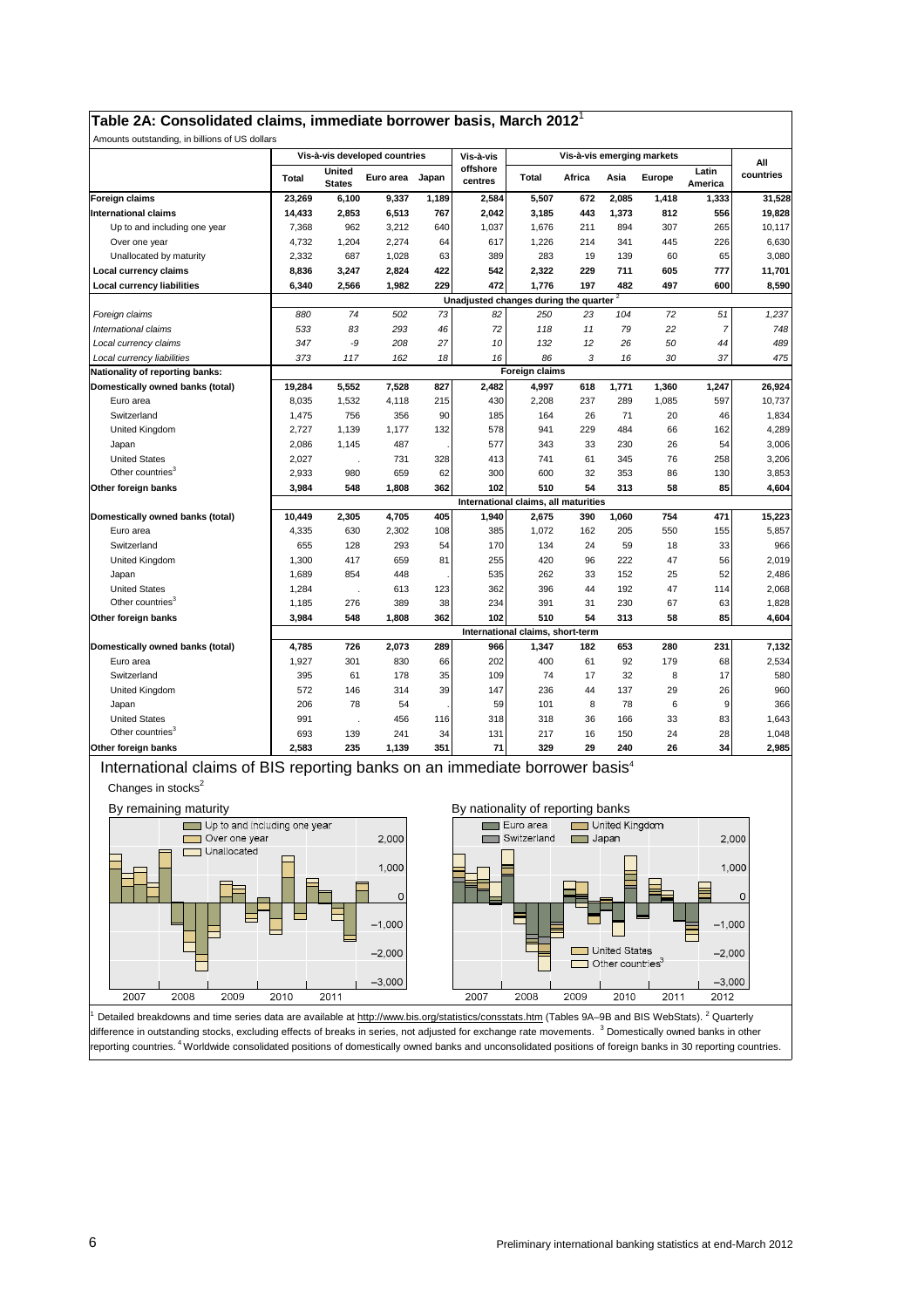|                                                                          | Table 2B: Consolidated claims, ultimate risk basis, March 2012 <sup>1</sup> |                                                    |                               |                |                                  |                                           |                            |              |                                           |                  |                  |
|--------------------------------------------------------------------------|-----------------------------------------------------------------------------|----------------------------------------------------|-------------------------------|----------------|----------------------------------|-------------------------------------------|----------------------------|--------------|-------------------------------------------|------------------|------------------|
| Amounts outstanding, in billions of US dollars                           |                                                                             |                                                    | Vis-à-vis developed countries |                |                                  |                                           | Vis-à-vis emerging markets |              |                                           |                  |                  |
|                                                                          | Total                                                                       | United<br><b>States</b>                            | Euro area                     | Japan          | Vis-à-vis<br>offshore<br>centres | Total                                     | Africa                     | Asia         | Europe                                    | Latin<br>America | All<br>countries |
| <b>Foreign claims</b>                                                    | 18,898                                                                      | 5,609                                              | 7,297                         | 833            | 1,886                            | 4,826                                     | 582                        | 1,737        | 1,298                                     | 1,208            | 25,791           |
| <b>Banks</b>                                                             | 4,178                                                                       | 847                                                | 1,752                         | 247            | 152                              | 925                                       | 96                         | 500          | 183                                       | 146              | 5,263            |
| Public sector                                                            | 4,038                                                                       | 1,419                                              | 1,735                         | 310            | 199                              | 1,184                                     | 129                        | 356          | 301                                       | 398              | 5,563            |
| Non-bank private sector                                                  | 10,551                                                                      | 3,286                                              | 3,791                         | 275            | 1,510                            | 2,697                                     | 356                        | 881          | 798                                       | 662              | 14,784           |
| Unallocated                                                              | 132                                                                         | 57                                                 | 20                            | 1              | 25                               | 20                                        | $\mathbf{1}$               | $\mathbf{1}$ | 17                                        | $\overline{2}$   | 181              |
| <b>Cross-border claims</b>                                               | 9,518                                                                       | 2,403                                              | 4,580                         | 363            | 1,156                            | 2,069                                     | 337                        | 877          | 483                                       | 372              | 12,919           |
| Local claims in all currencies                                           | 9,380                                                                       | 3,206                                              | 2,717                         | 470            | 730                              | 2,757                                     | 246                        | 860          | 815                                       | 836              | 12,872           |
|                                                                          |                                                                             | Unadjusted changes during the quarter <sup>2</sup> |                               |                |                                  |                                           |                            |              |                                           |                  |                  |
| Foreign claims                                                           | 783                                                                         | 124                                                | 438                           | 17             | 43                               | 188                                       | 16                         | 62           | 63                                        | 47               | 1,041            |
| Cross-border claims                                                      | 443                                                                         | 132                                                | 231                           | 8              | 30                               | 50                                        | 3                          | 29           | 8                                         | 10               | 550              |
| Local claims in all currencies                                           | 340                                                                         | -8                                                 | 207                           | 9              | 13                               | 138                                       | 12                         | 33           | 56                                        | 37               | 490              |
| Nationality of reporting banks <sup>3</sup>                              |                                                                             |                                                    |                               |                |                                  | Foreign claims                            |                            |              |                                           |                  |                  |
| <b>Total</b>                                                             | 18,898                                                                      | 5,609                                              | 7,297                         | 833            | 1,886                            | 4,826                                     | 582                        | 1,737        | 1,298                                     | 1,208            | 25,791           |
| Euro area                                                                | 7,887                                                                       | 1,530                                              | 4,024                         | 216            | 354                              | 2,142                                     | 227                        | 282          | 1,037                                     | 597              | 10,452           |
| France                                                                   | 2,335                                                                       | 563                                                | 1,239                         | 149            | 97                               | 428                                       | 130                        | 96           | 167                                       | 35               | 2,870            |
| Germany                                                                  | 2,266                                                                       | 502                                                | 1,054                         | 42             | 144                              | 319                                       | 53                         | 98           | 126                                       | 41               | 2,768            |
| Italy                                                                    | 636                                                                         | 34                                                 | 528                           | $\ddots$       | 14                               | 221                                       | 12                         | 17           | 188                                       | 4                | 875              |
| Spain                                                                    | 913                                                                         | 209                                                | 258                           | $\overline{2}$ | 22                               | 543                                       | $\overline{4}$             | 12           | 47                                        | 480              | 1,480            |
| Switzerland                                                              | 1,507                                                                       | 778                                                | 352                           | 86             | 128                              | 150                                       | 18                         | 67           | 19                                        | 45               | 1,793            |
| United Kingdom                                                           | 2,700                                                                       | 1,125                                              | 1,153                         | 146            | 531                              | 949                                       | 223                        | 500          | 65                                        | 161              | 4,222            |
| Japan                                                                    | 2,093                                                                       | 1,241                                              | 435                           |                | 362                              | 328                                       | 31                         | 215          | 25                                        | 57               | 2,784            |
| <b>United States</b>                                                     | 2,110                                                                       |                                                    | 735                           | 340            | 302                              | 730                                       | 60                         | 345          | 74                                        | 251              | 3,181            |
| Other countries                                                          | 2,601                                                                       | 935                                                | 599                           | 46             | 210                              | 527                                       | 24                         | 328          | 78                                        | 96               | 3,359            |
|                                                                          |                                                                             |                                                    |                               |                |                                  | <b>Cross-border claims</b>                |                            |              |                                           |                  |                  |
| Total                                                                    | 9,518                                                                       | 2,403                                              | 4,580                         | 363            | 1,156                            | 2,069                                     | 337                        | 877          | 483                                       | 372              | 12,919           |
| Euro area                                                                | 4,031                                                                       | 639                                                | 2,315                         | 107            | 267                              | 799                                       | 164                        | 181          | 333                                       | 121              | 5,165            |
| France                                                                   | 1,222                                                                       | 201                                                | 634                           | 82             | 72                               | 231                                       | 85                         | 63           | 56                                        | 27               | 1,536            |
| Germany                                                                  | 1,514                                                                       | 307                                                | 877                           | 16             | 122                              | 235                                       | 51                         | 61           | 84                                        | 38               | 1,909            |
| Italy                                                                    | 269                                                                         | 23                                                 | 183                           | $\cdots$       | 13                               | 43                                        | 6                          | 9            | 24                                        | 4                | 329              |
| Spain                                                                    | 192                                                                         | 22                                                 | 120                           | $\overline{2}$ | 13                               | 51                                        | 3                          | 11           | 4                                         | 32               | 259              |
| Switzerland                                                              | 614                                                                         | 152                                                | 289                           | 48             | 94                               | 117                                       | 16                         | 53           | 17                                        | 31               | 832              |
| United Kingdom                                                           | 1,238                                                                       | 403                                                | 628                           | 77             | 156                              | 335                                       | 66                         | 184          | 40                                        | 45               | 1,773            |
| Japan                                                                    | 1,707                                                                       | 968                                                | 394                           |                | 311                              | 223                                       | 31                         | 114          | 24                                        | 55               | 2,240            |
| <b>United States</b>                                                     | 1,119                                                                       |                                                    | 619                           | 110            | 227                              | 335                                       | 39                         | 163          | 41                                        | 92               | 1,720            |
| Other countries                                                          | 809                                                                         | 241                                                | 335                           | 22             | 100                              | 260                                       | 20                         | 182          | 29                                        | 28               | 1,188            |
|                                                                          |                                                                             |                                                    |                               |                |                                  | Other potential exposures <sup>4, 5</sup> |                            |              |                                           |                  |                  |
| Derivatives contracts                                                    | 3,596                                                                       | 914                                                | 1,414                         | 112            | 107                              | 210                                       | 41                         | 92           | 25                                        | 52               | 3,931            |
| Guarantees extended                                                      | 6,633                                                                       | 712                                                | 2,730                         | 241            | 248                              | 1,265                                     | 158                        | 377          | 450                                       | 280              | 9,145            |
| Credit commitments                                                       | 2,808                                                                       | 904                                                | 939                           | 81             | 188                              | 574                                       | 73                         | 179          | 137                                       | 184              | 3,573            |
| Consolidated claims and other potential exposures of BIS reporting banks |                                                                             |                                                    |                               |                |                                  |                                           |                            |              |                                           |                  |                  |
| on an ultimate risk basis                                                |                                                                             |                                                    |                               |                |                                  |                                           |                            |              |                                           |                  |                  |
| Changes in stocks <sup>2</sup>                                           |                                                                             |                                                    |                               |                |                                  |                                           |                            |              |                                           |                  |                  |
| Foreign claims                                                           |                                                                             |                                                    |                               |                |                                  | Other potential exposures <sup>4, 5</sup> |                            |              |                                           |                  |                  |
| Banks<br>Public sector                                                   | Non-bank private sector<br>Unallocated                                      |                                                    | 2,400                         |                |                                  |                                           |                            |              | Guarantees extended<br>Credit commitments |                  | 2,000            |
|                                                                          |                                                                             |                                                    |                               |                |                                  |                                           |                            |              | $\Box$ Derivatives contracts              |                  |                  |
|                                                                          | 1,200<br>1,000                                                              |                                                    |                               |                |                                  |                                           |                            |              |                                           |                  |                  |
|                                                                          |                                                                             | 0<br>0                                             |                               |                |                                  |                                           |                            |              |                                           |                  |                  |
|                                                                          | $-1,200$<br>$-1,000$                                                        |                                                    |                               |                |                                  |                                           |                            |              |                                           |                  |                  |
|                                                                          |                                                                             |                                                    | $-2,400$                      |                |                                  |                                           |                            |              |                                           |                  | $-2,000$         |
| 2008<br>2009<br>2007                                                     | 2010                                                                        | 2011                                               | $-3,600$                      |                | 2007                             | 2008                                      | 2009                       |              | 2010                                      | 2011             | $-3,000$         |
|                                                                          |                                                                             |                                                    |                               |                |                                  |                                           |                            |              |                                           |                  |                  |

<sup>1</sup> Detailed breakdowns and time series data are available at http://www.bis.org/statistics/consstats/htm (Tables 9C–9E). <sup>2</sup> Quarterly difference in outstanding stocks, excluding effects of breaks in series, not adjusted for exchange rate movements. <sup>3</sup> Worldwide consolidated positions of domestically owned banks of 24 reporting countries. <sup>4</sup> Not included in foreign claims. <sup>5</sup> Derivatives relate to positive market values recorded as on- or off-balance sheet items. Credit commitments and guarantees are recorded as off-balance sheet items.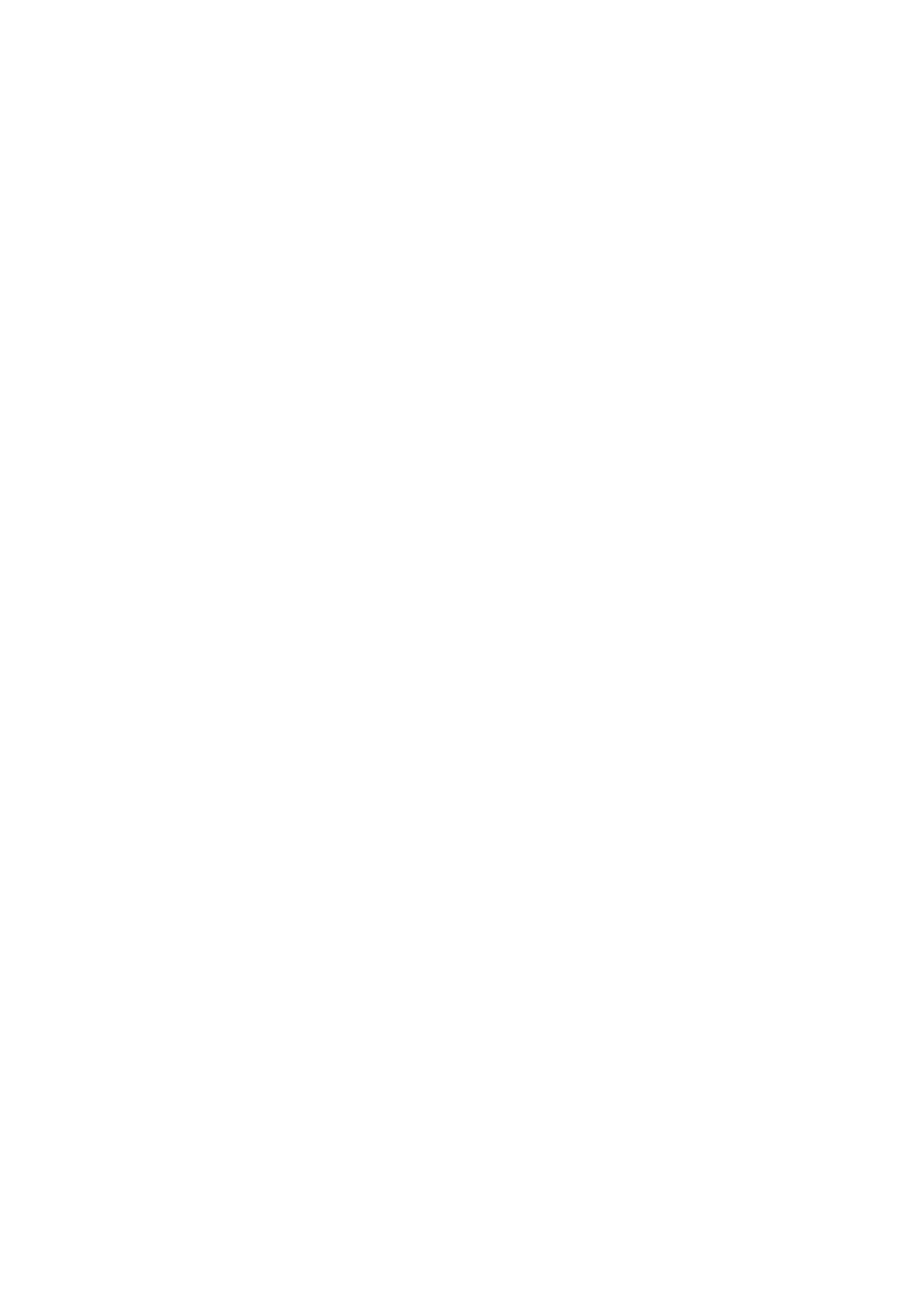# **Annex**

## **Breaks in series and major data revisions processed in 2012-Q1**

The changes in locational banking statistics discussed in the statistical commentary are net of the breaks listed below

#### **A. Locational banking statistics by residence**

#### In billions of US dollars

#### **Breaks in series<sup>1</sup>**

| Quarters | Reporting<br>country | <b>Details</b>                                                                | Assets | Liabilities |
|----------|----------------------|-------------------------------------------------------------------------------|--------|-------------|
| 2012-Q1  | Chinese Taipei       | Improvements in reporting practice and changes in the<br>reporting population | 2.6    | 3.7         |

# **Data revisions of previous quarters (exclusive of breaks in series)**

| Reporting<br>country | <b>Details</b>                     | <b>Assets</b> | <b>Liabilities</b> |
|----------------------|------------------------------------|---------------|--------------------|
| Japan                | Improvements in reporting practice | 2.3           | $-1.1$             |
| Malaysia             | Improvements in reporting practice | 0.1           | 0.1                |
| United Kingdom       | Improvements in reporting practice | 0.0           | 0.4                |
| Japan                | Improvements in reporting practice | 2.3           | $-1.4$             |
| Malaysia             | Improvements in reporting practice | $-2.3$        | 0.3                |
| United Kingdom       | Improvements in reporting practice | $-0.7$        | 0.2                |
| Japan                | Improvements in reporting practice | 2.2           | $-1.9$             |
| Malaysia             | Improvements in reporting practice | 0.1           | $-0.2$             |
| Australia            | Improvements in reporting practice | 0.1           | 0.2                |
| Cyprus               | Improvements in reporting practice | $-2.5$        | 0.0                |
| Denmark              | Improvements in reporting practice | 7.1           | 9.7                |
| Finland              | Improvements in reporting practice | $-15.1$       | 6.4                |
| United Kingdom       | Improvements in reporting practice | 1.3           | $-1.0$             |
| Hong Kong SAR        | Improvements in reporting practice | 0.0           | 0.0                |
| Japan                | Improvements in reporting practice | 2.7           | $-3.1$             |
| Cayman Islands       | Improvements in reporting practice | $-0.1$        | 0.0                |
| Malaysia             | Improvements in reporting practice | 0.2           | 0.6                |
| Netherlands          | Improvements in reporting practice | $-0.5$        | 0.1                |
| Singapore            | Improvements in reporting practice | $-0.8$        | $-0.8$             |
|                      |                                    |               |                    |

<sup>1</sup> See http://www.bis.org/statistics/breakstables17.pdf for historical breaks in series.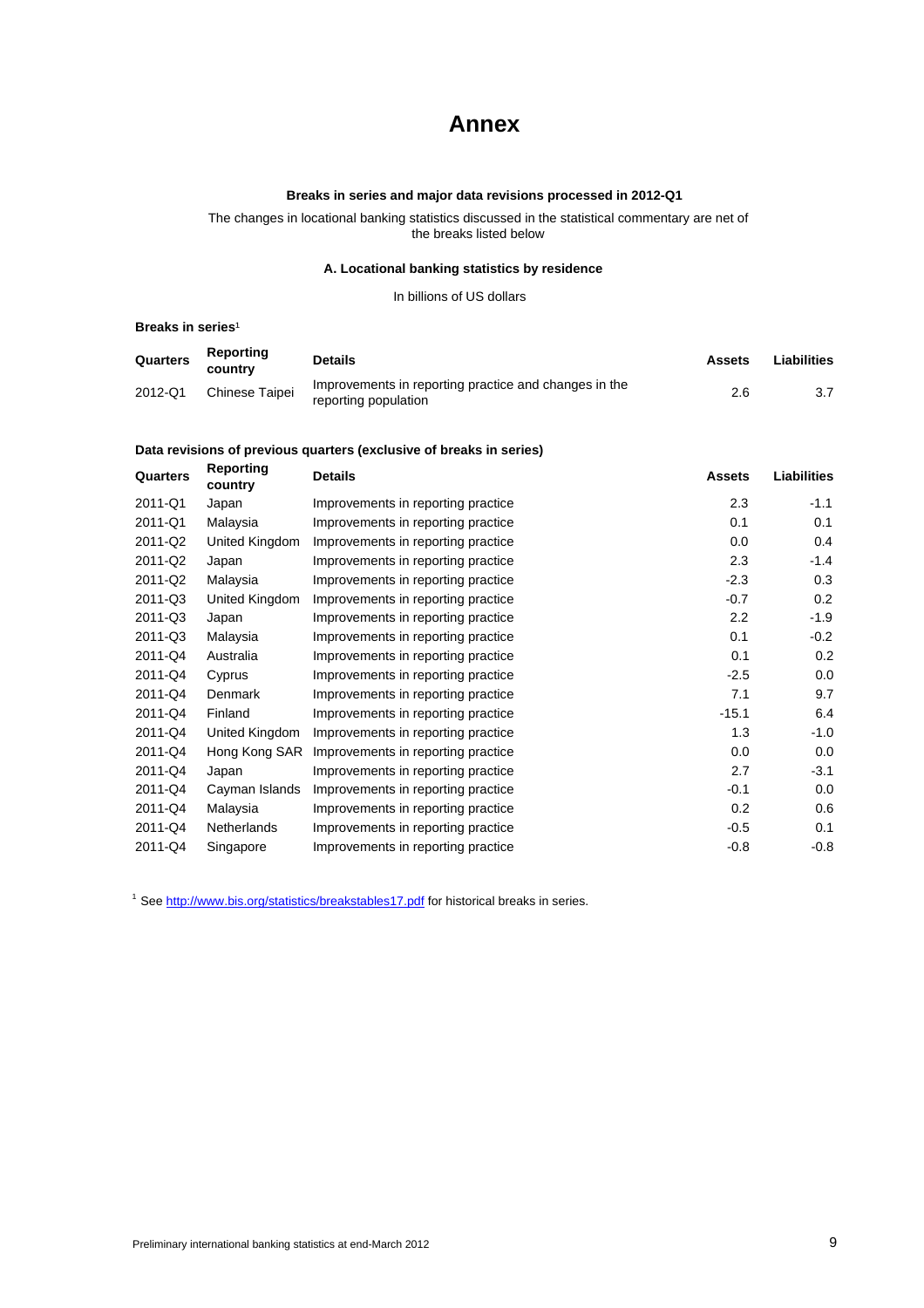## **B. Locational banking statistics by nationality**

In billions of US dollars

### **Breaks in series<sup>1</sup>**

| Quarter | Reporting<br>country | <b>Details</b>                                                                | Assets | Liabilities |
|---------|----------------------|-------------------------------------------------------------------------------|--------|-------------|
| 2012-Q1 | Chinese Taipei       | Improvements in reporting practice and changes in the<br>reporting population | 2.6    | 3.7         |

## **Data revisions of previous quarters (exclusive of breaks in series)**

| Quarters | Reporting<br>country | <b>Details</b>                     | <b>Assets</b> | <b>Liabilities</b> |
|----------|----------------------|------------------------------------|---------------|--------------------|
| 2011-Q1  | Japan                | Improvements in reporting practice | 2.3           | $-1.1$             |
| 2011-Q1  | Malaysia             | Improvements in reporting practice | 0.1           | 0.1                |
| 2011-Q2  | United Kingdom       | Improvements in reporting practice | 0.0           | 0.4                |
| 2011-Q2  | Japan                | Improvements in reporting practice | 2.3           | $-1.4$             |
| 2011-Q2  | Malaysia             | Improvements in reporting practice | $-2.3$        | 0.3                |
| 2011-Q3  | United Kingdom       | Improvements in reporting practice | $-0.7$        | 0.2                |
| 2011-Q3  | Japan                | Improvements in reporting practice | 2.2           | $-1.9$             |
| 2011-Q3  | Malaysia             | Improvements in reporting practice | 0.1           | $-0.2$             |
| 2011-Q4  | Australia            | Improvements in reporting practice | 0.1           | 0.2                |
| 2011-Q4  | Cyprus               | Improvements in reporting practice | $-2.5$        | 0.0                |
| 2011-Q4  | Denmark              | Improvements in reporting practice | 7.1           | 9.7                |
| 2011-Q4  | United Kingdom       | Improvements in reporting practice | 1.3           | $-1.0$             |
| 2011-Q4  | Hong Kong SAR        | Improvements in reporting practice | 0.0           | 0.0                |
| 2011-Q4  | Japan                | Improvements in reporting practice | 2.7           | $-3.1$             |
| 2011-Q4  | Cayman Islands       | Improvements in reporting practice | $-0.1$        | 0.0                |
| 2011-Q4  | Malaysia             | Improvements in reporting practice | 0.2           | 0.6                |
| 2011-Q4  | <b>Netherlands</b>   | Improvements in reporting practice | $-0.5$        | 0.1                |
| 2011-Q4  | Singapore            | Improvements in reporting practice | $-0.8$        | $-0.8$             |
|          |                      |                                    |               |                    |

<sup>1</sup> See http://www.bis.org/statistics/breakstables8.pdf for historical breaks in series.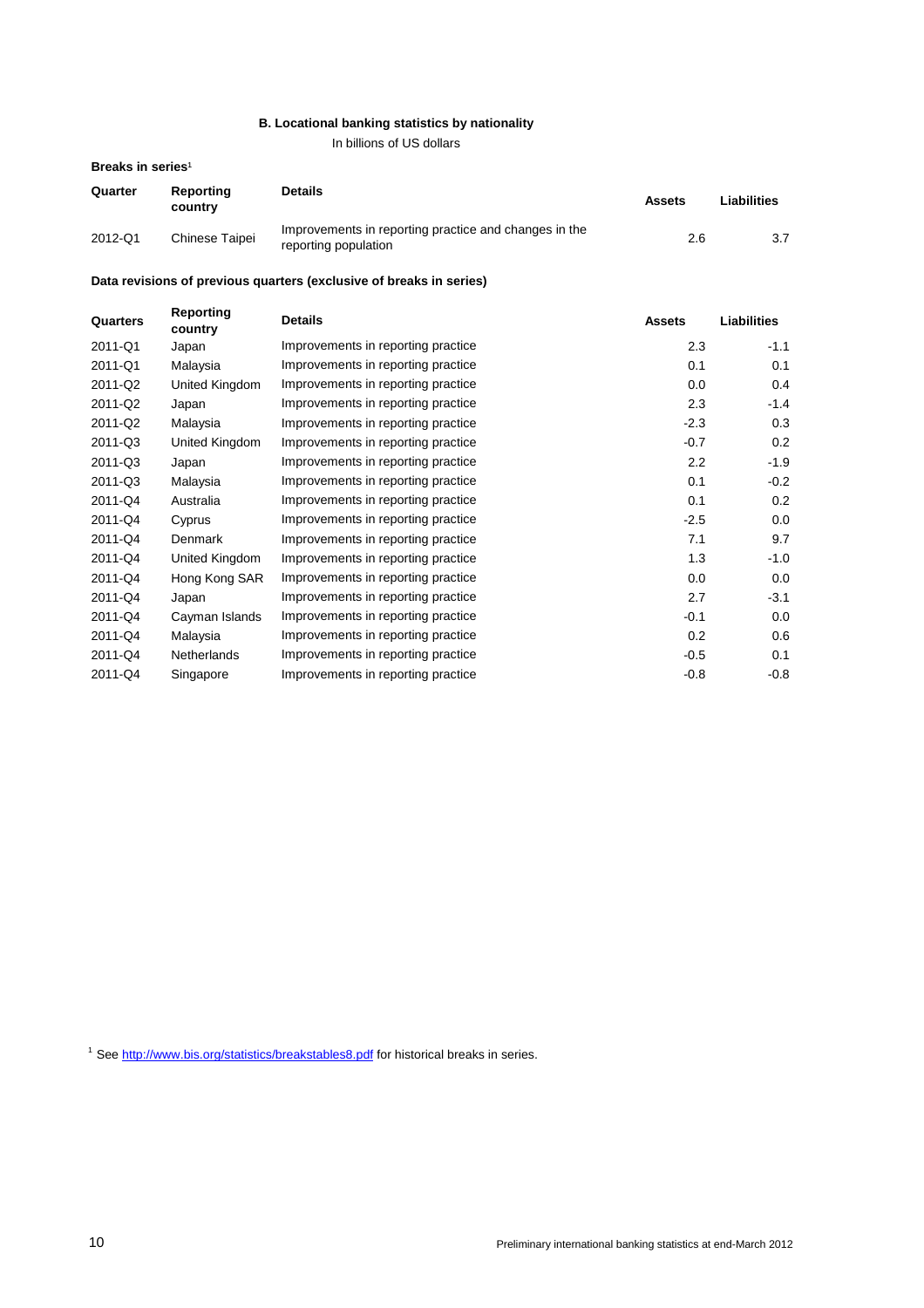# **C. Consolidated statistics on an immediate borrower basis**

Changes, in billions of US dollars

| Breaks in series <sup>1</sup> |                            |                                                                                                |          |  |  |  |  |  |  |
|-------------------------------|----------------------------|------------------------------------------------------------------------------------------------|----------|--|--|--|--|--|--|
| Quarter                       | Reporting<br>country       | <b>Details</b>                                                                                 | Change   |  |  |  |  |  |  |
| 2012-Q1                       | <b>Netherlands</b>         | International claims                                                                           | $-1.23$  |  |  |  |  |  |  |
|                               |                            | Local currency claims on local residents                                                       | $-82.32$ |  |  |  |  |  |  |
|                               |                            | Local currency liabilities to local residents                                                  | $-95.74$ |  |  |  |  |  |  |
|                               |                            | Large data revisions from reporting banks of previous quarters (exclusive of breaks in series) |          |  |  |  |  |  |  |
| Quarter                       | Reporting<br><b>COUPTY</b> | <b>Details</b>                                                                                 | Change   |  |  |  |  |  |  |

|         | country        |                                               |         |
|---------|----------------|-----------------------------------------------|---------|
| 2011-Q4 | Denmark        | International claims                          | 3.3     |
| 2011-Q4 | Denmark        | Local currency claims on local residents      | 4.2     |
| 2011-Q4 | Denmark        | Local currency liabilities to local residents | 3.0     |
| 2011-Q4 | Ireland        | International claims                          | $-18.4$ |
| 2011-Q4 | Japan          | International claims                          | 3.4     |
| 2011-Q4 | Japan          | Local currency claims on local residents      | 3.5     |
| 2011-Q4 | United Kingdom | International claims                          | 8.3     |
| 2011-Q4 | United Kingdom | Local currency liabilities to local residents | 3.0     |

<sup>1</sup> See http://www.bis.org/statistics/breakstablescons.pdf for historical breaks in series.